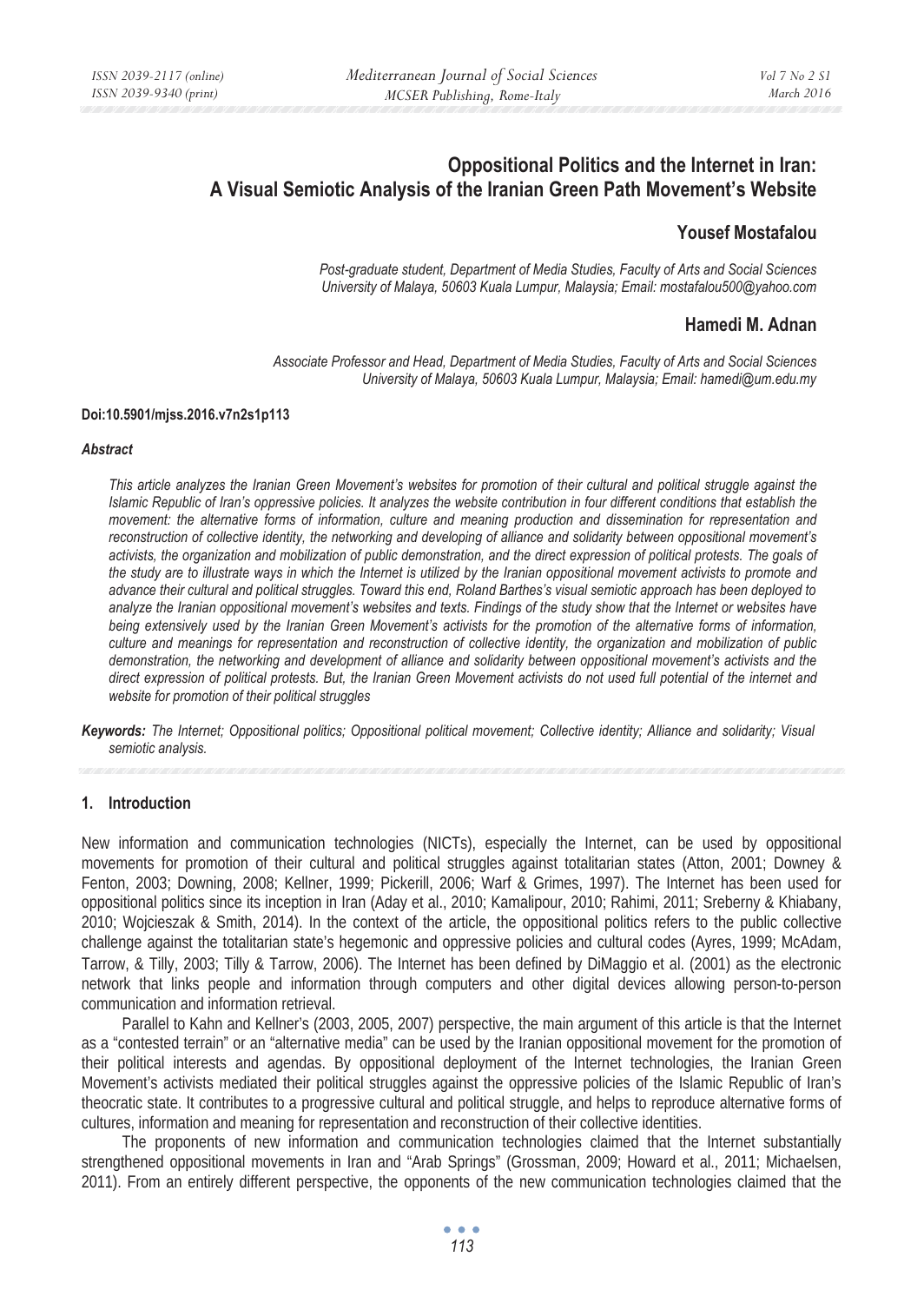Internet reinforced, strengthened, and reestablished the forces of the Islamic Republic of Iran's totalitarian state domination (Morozov, 2011). The problem that arises, if it does, is how the Internet is an instrument of empowerment, self-valorization, democratization and emancipation or an instrument of domination, suppression and exploitation. The present study attempts to address this issue through visual semiotic analysis of the Iranian Green Movement's websites to articulate and illuminate the oppositional deployment of the Internet for promotion of their political struggle against the Islamic Republic of Iran's oppressive policies.

The question that arises, if it does, is how the Internet makes possible the creation of a relatively safe environment where a variety of excluded and sub-cultural groups are able to resist hegemonic culture, identity and ideologies. Besides, how would they reproduce and circulate their own progressive and alternative forms of culture, meaning and ideologies and represent their oppositional identities which may challenge the status quo of culture and politics and produce a new political vision?

The Internet as a "contested terrain" or "alternative multimedia" has several functions for oppositional movements to advance their struggles against oppressive policies of dominant systems and totalitarian states. Van Aelst and Walgrave (2002) examines the contribution of websites to three different conditions that establish movement formation: collective identity, actual mobilization, and a network of organizations. Van Aelst and Walgrave (2002) examined the positive contribution of website to establish of oppositional movements and they ignored the negative effects of the website on disestablish of oppositional movements. Furthermore, Van De Donk et al. (2004) observe that the Internet offers revolutionary prospects for social movements to reach out to a global audience, circumventing the official political organizations and mainstream media message, to provide powerful tools for coordinating activities between the geographical diaspora and for constructing collective identity. Van De Donk et al. (2004) less pay attention to the role of Internet in fragmentation and "cyberbalkanization" communities and groups to "like-minded" groups which may weakened the social movements.

Moreover, Kahn and Kellner (2004) highlighted the Internet functions for oppositional political movements as an alternative forms of culture and information production and dissemination; as a collective identity representation and reconstruction; organization and mobilization public demonstrations and developing networks of solidarity and alliance among political movements activists and direct expression of political struggles. Additionally, Della Porta and Mosca (2005) offer a typology that highlights the Internet contribution in social movement and collective action as follow: firstly, "its purely instrumental use is helpful in the organization and the logistics of demonstrations, and as a means for different groups to keep networked. Secondly, the Internet can also be a specific means for the direct expression of dissent and protest. Thirdly, it has a cognitive function, enabling information to be disseminated and public opinion to be sensitized to issues scantily covered by mainstream media, and also reinforce collective identities" (p. 167).

Baringhorst (2008) summed up different functions of mediated communication of media for political protest in the five following parts: the logistic functions of protest mobilization; the cognitive function of knowledge production and communication in Net-based publics; the affective function of virtual community formation; the tactical function of using the Internet as a weapon and target of political protest; and the function of social organization in terms of transnational network formation. Additionally, Stein (2009) highlighted web use by the social movements in six parts: provides information, assists action and mobilization, promotes interaction and dialog, makes lateral linkages, serves as an outlet for creative expression, and promotes fundraising and resource generation. Furthermore, Laer et al. (2010) represented a twofold typology of a new digitalized collective action repertoire for social movements. Based on their model, the Internet can facilitate and support traditional offline collective action in terms of organization, mobilization, and transnationalization such as street demonstrations, rallies, and strikes. Moreover, the Internet creates virtual modes of collective action in terms of alternative website and weblog creation, signing online petitions, cultural jamming, hacking, and email bombings

Drawing from the above literature, it could be summarized that the Internet positive functions for oppositional movements as a site of dissemination and generation of alternative forms of information, culture, and meaning for the representation and reconstruction of collative identity; as the site of organization and mobilization of mass demonstration; as the site of development/representation of their solidarity and alliance; and as the site for direct expression of political protest and virtual struggles.

### **2. Literature Review**

The Internet as a "contested terrain" or as an "alternative media" facilitates the production and dissemination of alternative forms of information, culture and meaning for representation and reconstruction of oppositional movements identities for insiders and outsiders of the movement (Atton, 2001; Bennett & Segerberg, 2011; Della Porta & Mosca, 2005; Kellner, 2001; Stein, 2009). While the state media often systematically misrepresents, negatively casts, and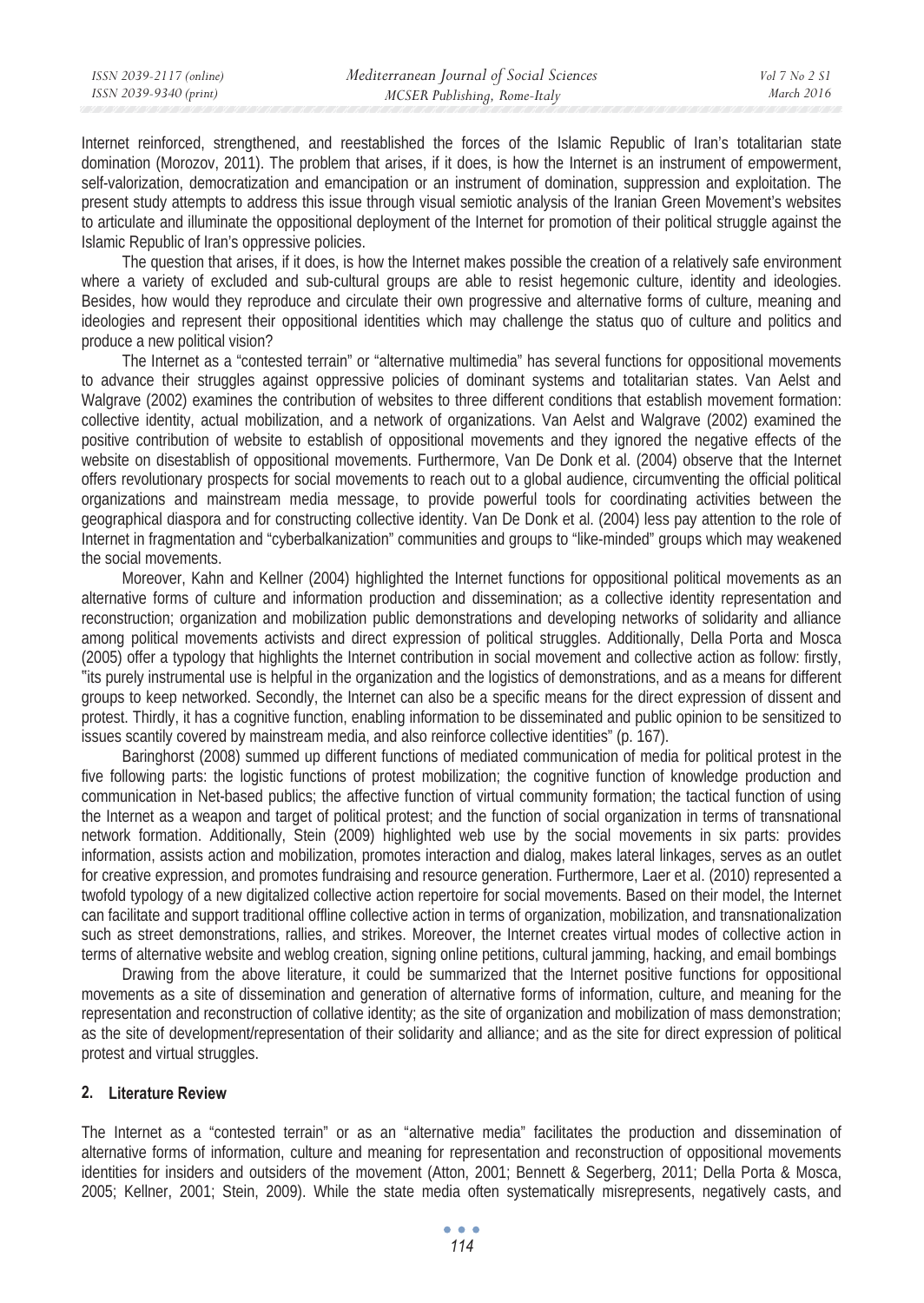ignores oppositional movement's identity and ideology (Stein, 2009), the Internet provides oppositional movements with alternative media to counter the mainstream media misrepresented and distorted identity and ideology through the production and dissemination of alternative forms of culture, information, and meaning. According to Kahn and Kellner (2003), the oppositional deployment of the Internet facilitates the production of oppositional cultures against hegemonic and governing cultures of the established societies through changing and transforming the dominant system and ruling force's hegemonic cultural codes, meanings and myths which make possible the representation and reconstruction of their collective identity. In line with their argument, this article argues that the Iranian Green Movement produces its own cultural and political signs, symbols and meanings against the Islamic Republic of Iran's theocratic state's hegemonic culture and politics and represents their collective identity for a global audience.

The Internet may facilitate participation, organization and mobilization of the social movement's activists (Baringhorst, 2008; Van Aelst & Walgrave, 2002; Vegh, 2003). Baringhorst (2008) argues that transaction costs of protest mobilization events have been reduced by the Internet technologies because of its high speed and spatial range of communication. Della Porta & Mosca (2005) argue that the Internet because of "horizontal", "bi-directional" and "interactive features" facilitate internal and external communication between organization, groups and individuals in international level so that it enabled the organization and groups to send same massages to thousandths addresses and overcome the time and place limitation that facilitate international political protest mobilization. Similarly, Vegh (2003) argues that the Internet facilitates organization and mobilization by three means: (1) calling for offline action via e-mail or a website; (2) calling for online action for something typically done offline, such as sending e-mails to Congress members instead of letters; and (3) calling for online action that is possible only via the Internet, such as computer spam campaigns. Their arguments help us to argue that the Internet as contested terrain or as an alternative media can be used by oppositional and social movement activists to organize and mobilize public demonstrations.

In contrast to the postmodern "identity politics" perspective that promotes apolitical individualism, social atomized, fragmented, disintegrated, disconnected and cyber-balkanized individual, community, and society, Kahn and Kellner (2004) attempt to promote the politics of alliance and solidarity between different diverse groups and sub-cultures. From their perspective, the Internet network system facilitates linkage between diverse groups and communities that provide a basis for development of politics of alliance and solidarity to overcome the limitation of postmodern identity politics (Best & Kellner, 1998).

The Internet can be used by oppositional movements as a weapon and target of direct expression of their political struggles (Della Porta & Mosca, 2005; Van Laer & Van Aelst, 2010). The term "electronic civic disobedience" refers to the oppositional deployment of digital technologies and cyberspace to influence the process of making decisions or to support efforts for policy changes (Hick & McNutt, 2002: 8). Based on Van Laer & Van Aelst's (2010) model, most widelyknown and used forms of online protest action consist of creation of alternative and protest websites and weblogs, hachtivism, culture jamming, email bombing/virtual sit ins, signing online petitions, organizing oppositional campaigns and so on. Based on their model, this article argues that the World Wide Web can be used by Iranian oppositional movements' activists as a weapon to directly express their political struggles against the dominant system's oppressive and distractive policies. To sum up, the article argue that oppositional political movements take advantage of ICTs for production and dissemination of alternative forms of information and culture and meaning for representation and reconstruction of collective identity, organizing the mobilization of mass demonstration, Networking and developing of alliance and solidarity and direct expression of political struggle

## **3. Methodology**

The Visual Semiotic Approach of Roland Barthes (1968, 1972, 1977) is deployed for analysis of the Iranian oppositional movement's websites and visual texts. From the perspective of Barthes (Barthes, 1968, 1977), "semiotics" or "semiology" has defined the system of sign or system of signification that forms the content of culture and ideology of societies. Therefore, his visual semiotic analysis is suitable for the representation of cultures and ideologies of societies.

The semiotic model of Barthes outlines three levels of signification, which consist of denotation, connotation, and myth or mythology (Barthes, 1972; Chandler, 2000; Kress & Van Leeuwen, 2006). From the Barthesian visual semiotics perspective, the denotative level refers to what we actually see in the images and photographs. The connotative level refers to the meaning of what we see in images and photographs. From Barthes's perspective, the myth refers to cultural values and beliefs that are expressed at the level of connotation. Myth refers to a hidden set of rules and conventions through which meanings seem to be universal and natural. From his perspective, myths are the dominant ideologies of our time. Barthes (1972) argues that the organization of signs encodes particular messages and ideologies and that these ideologies can be revealed as constructed through textual analysis. He describes these constructed messages and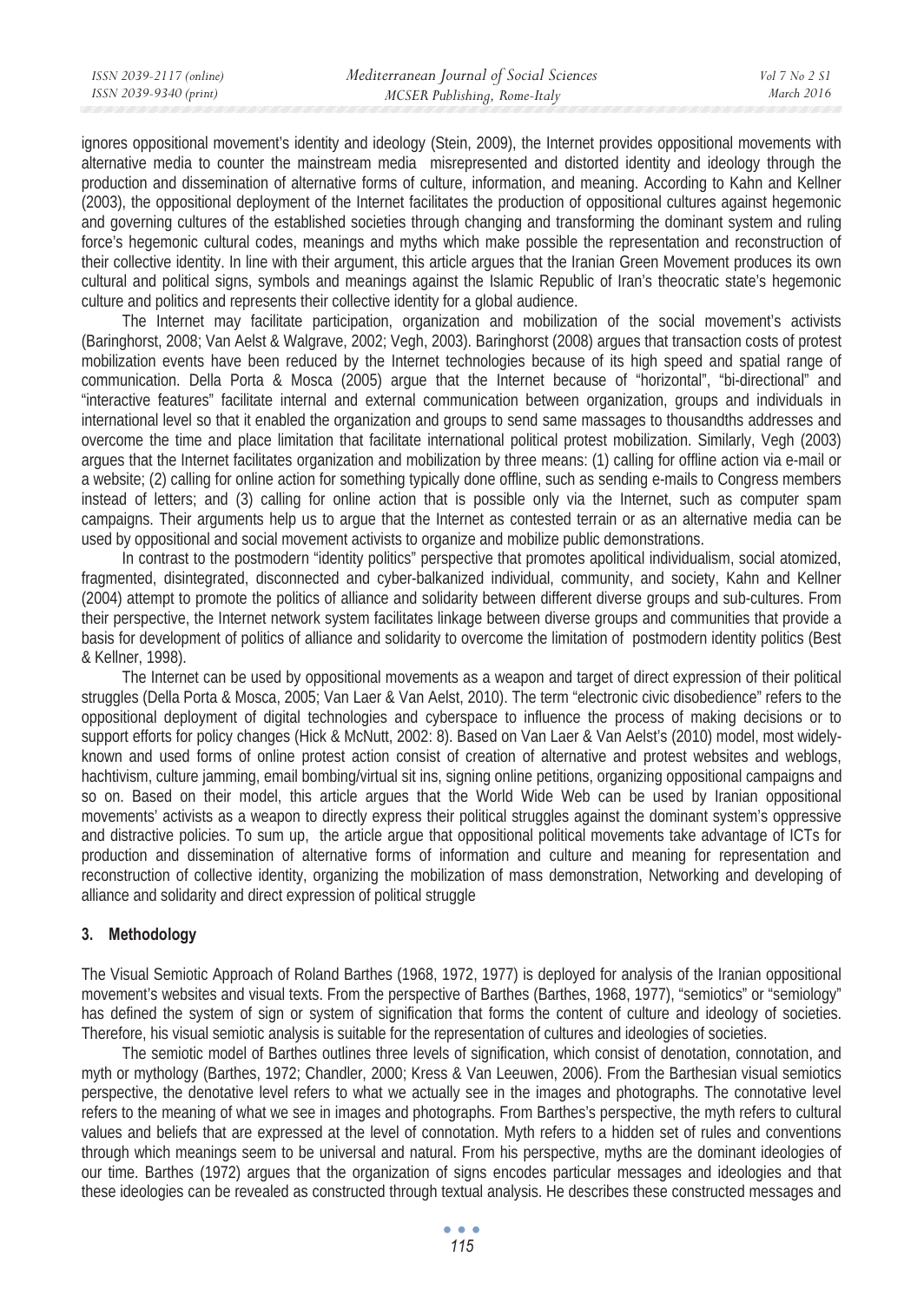ideologies as myths.

The website of Green Path Movement has been selected as a case study of the Iranian Green Movement's websites. The study's data collected from the first screenshot of the Iranian Green Path Movement's website and a screenshot of their visual texts for exploring meanings and codes of their visual signs. The collected data have been saved and recorded for analysis of their denotative, connotative, and mythical meanings based on Barthes's visual semiotic analysis.

## **4. Findings**

The Green Path Movement website covers the Iranian Green Movement's events and leader's views. The Green Path Movement is analytical news network that organized by the Iranian religious reformist political writers and analysts. According to the Green Path Movement website, "the Green Path Movement is a strategic, analytic and news network that publish because of promotion, strength of the Iranian Green Movement by the Iranian reformist political writers and analysts" (the Green Path Movement, 2010, retrived from http://www.rahesabz.net; 26 June 2013). It is proposed that "the network, until future notice, run overseas duo to the Iran's current situation. But its approach is entirely adopted with the Iranian Green Movement aspirations and goals for the sake of the Iranian nation sovereignty in their own destiny. The media network produce and publish content with regard to countries current possibilities, opportunities and constraints" (the Green Path Movement, 2010, retrived from http://www.rahesabz.net; 26 June 2013).

According to the website, the Green Path Movement is Iranian network, independent, egalitarian, ethical, freedom, human rights defender, democratic, Islamic, anti-violence and follower of realism and moderation. The goals represent the green path movement's identity. Interestingly, while majority of them were clergies, Muslims, and religious writers, they are striving for secularism, democracy, and human rights and struggle against the absolute rule of the Jurist; Vellayat-e-Motlaghe Faghieh; and consider it as clear example of religious despotism at the current time. In following section, their website home page will be analyzed.



**Figure 1:** The first screen shot of the Green Path Movement website; http://www.rahesabz.net; 26 June 2013; © Green Path Movement 2010

This is the first screen shot of the Green Path Movement website, http://www.rahesabz.net, and its title name is the Green Path Movement; خبيش راه سبز with its abbreviation in Persian language; حبرس, The most useful starting point of understanding the groups identity is understanding of the meaning of the group's name. At the denotative level it stands for the Iranian Green Movement, the Iranian Green Movement refers to a political movement that arose after the 2009 Iranian presidential election, in which protesters demanded removal of Mahmoud Ahmadinejad from office. At the connotative level it connotes the Green Path Movement is a strategic, analytic and news network that is publishing because of the propagation, strengthens and promotion of the Iranian Green Movement aims by the Iranian reformist's political writers and analysts. According to the Green Path Movement, the Green Path Movement is a strategic, analytic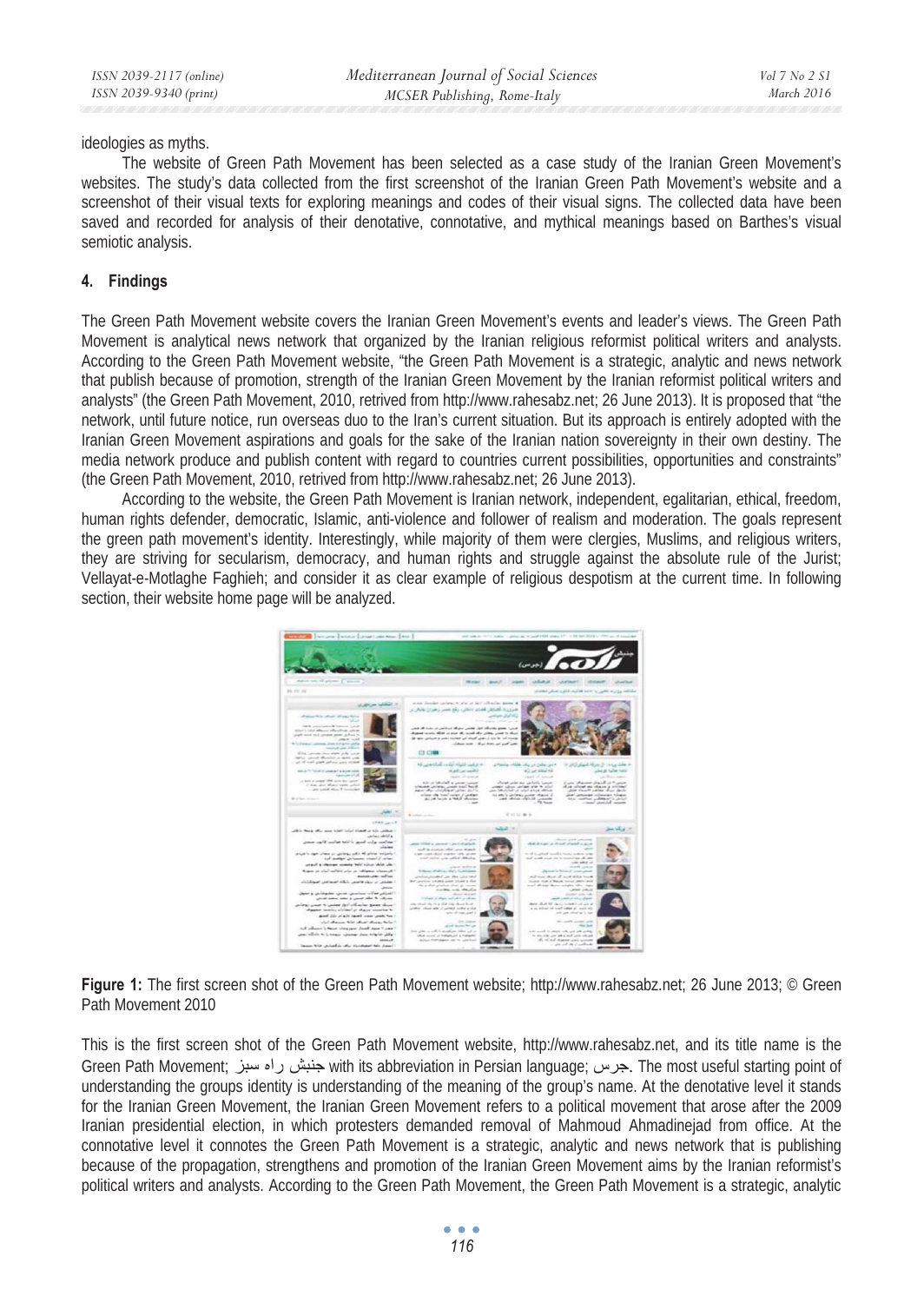and news network that is publishing because of the propagation, strengthens and promotion of the Iranian Green Movement aims by the Iranian reformist's political writers and analysts. It is proposed that "the network, until future notice, run overseas duo to the Iran's current bottlenecks. But its approach is entirely adopted with the Iranian Green Movement aspirations and goals for the sake of the Iranian nation sovereignty rights in their own destiny. The media network produce and publish content with regard to countries current possibilities, opportunities and constraints.

At the top of the header of the website is embedded a calendar of the website—the Persian, Islamic and Gregorian calendars that show the website is updated, dynamic and active. At the top left side of the header of the website is set link to home, Mobil/manuscript that provide access to the latest news. The header of the website is covered with dark green colour, title name, sunshine, Azadi Square Tower, demonstration, Allah-O-Akbar, green colour in Iranian culture is sign of fertility, regeneracy, life, hope, happiness, spring and youth. In Islamic culture, it stands for firmly believe in Islam, God and resurrection. Title name represents these networks identity as supporter of reform and Iranian Green Movement, demonstration with raised hand with V shape that symbolized protest against the result of the presidential election and victory of Iranian Green Movement, sunlight is sign of brightness and word of Allah-O-Akbar—an Islamic phrase that called *Takbir* in Arabic, meaning "God is the greatest" stands for believe in God and Islamic ideology. Under the header of the website is a strip that composed link navigation include political, economic, social, cultural, visual topics, archive and links. Under the strip is set a space for headline of latest news that in this case related to disagreement of the minster of the interior with continuation of activities of the Iranian Teacher Association which stands for unlawful of teacher union and syndicate under the Islamic Republic of Iran's theocratic state and associate it to Islamic system anti-syndicalism and unionism and repression of syndicates and unions under the Islamic system.

The main body of the website is covered with the website rotating headline box that include latest head line related to association of formers parliament representatives in a massage to Hassan Rouhani demand for necessity of opening of the domestic political space, siege of the Green Movement leaders and release of political prisoners that stands for oppression of critical political activism that at the connotative level stands for oppressive domestic policies of the Islamic Republic of Iran's. At the left side of the rotating headline box is set a rectangle that titled the editorial selection that include texts; the statement of head of guilds of Iranian cinema house and Sattar Beheshti's, an Iranian blogger who died under torture in custody. At the mythical level it demyth the Islamic Republic of Iran's brutality and violence.

Other space of main body of the website divided to three parts or three columns. The right side is allocated to green leaf that covered with articles from Iranian reformists such as Mohammad Taghi Fazel Maibody article on necessity of moderate discourse in religious cultural sphere, Morteza Kazemian article on the Green Movement from shadow to box and so on. Middle column is allocated to thought that include Hassan Paya's article about religious technology, Abdolkarim Soroush's article about Mohammad (PBUH) narrator of prophecy dreams and so on.

Next right column that titled Ghalam, pen, deal with the some articles such as Mohammad Reza Ghasemei's article on meaning and concept of democracy in our easy language, and Taymaz Azimi's article about moderation. The next rectangle deal with to the guests articles—Abbas Abdi's article on dual line of compromise and resistance, Mostafa Ezadi article on rightists view on Hassan Rohani, news of Iran and world and last rectangle titled citizens wrote that include, Amire Razaghis letter to Hassan Rohani and Ehsan Samsam's letter to people selected chief and so on.

Middle column include the website interview with some political activists, prisoners family and figures such as interview with Amir Hossein Fadaee family and Mehdi Tajic interview with Ali Mazroee. Next part allocated to visual and vocal section that include letter of Ayatollah Tahery to his family from exile, and motto of Mir Hossein release. Next part is allocated to more information that include Amir Mohebian article on Hardliners and Hassan Rouhanis government and Hamid Rasaes article, Guardian Council thinks in this analysis and so on. The last part of this section deal with some historical documents like Ayatollah Azari Ghomeis letter to Resalat foundation and Ayatollah Taheries article about the 2009 election.

The use of visible colours like black, white and red colours reflect the popular appeal. The red colour gives the logo a bright and attractive look whereas black and white appeals the broad spectrum of viewers. FriendFeed is a real-time feed aggregator that consolidates the updates from social media and social networking websites, social bookmarking websites, blogs and micro-blogging updates, as well as any other type of RSS/ Atom feed. Tweeter logo has a white colour on a light blue background that symbolize an online social networking service that enables users to send and read short 140-character messages called "tweets". The blue colour in the Twitter logo signifies communication, and reliability, whereas the white colour stands for purity and emotion Facebook. this logo has a white on a light and dark blue background. The footer of the website is covered with link navigation and copyright sentence. The following examples show how the Internet be used by the Iranian Green Movement activists to disseminate alternative forms of culture, information and meaning for representation and reconstruction of their collective identity for themselves and their members.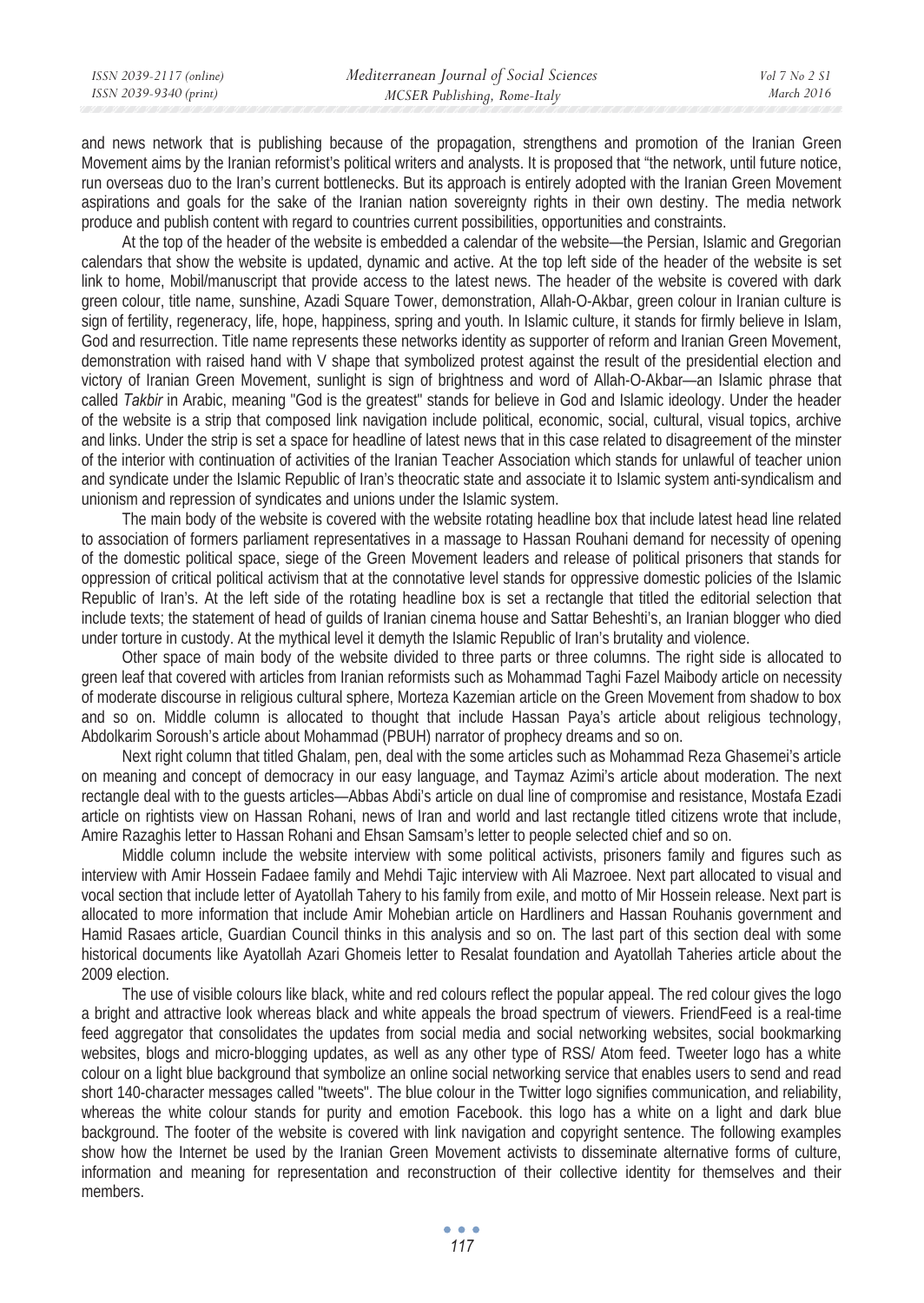

**Figure 2:** Still image adopted from a video tubes on plain clothes and the Basij members attack to grand Ayatollah Montazeri and Sanei houses and offices; http://www.rahesabz.net/story/18295, 10 October 2014; © Green Path Movement 2010

At the denotative level this is a video clip on the Basij member's midnight attack to grand Ayatollah Montazeri and Sanei houses and offices. In this clip, the plain clothes and the Basij members attack to Ayatollah Montazeri and Sanei houses and offices at midnight and completely destroyed it. The attackers broke the door and windows and destroyed everything. In response, somebody says that they were operation forces. After they completely ruined the house and office, they call their members out because they understand that there is camera inside the houses. In this moment, the camera zoom in on the motto written on the door or wall that says BBC English. Then after cameraman enter to the houses, one of them asks to take the Qurans and other religious books. Cameraman shows all rooms that Basij member are destroying them. One of them asks to take care of themselves. Inside a room Basij members brutally destroy the book shelves and furniture. One of them puts imam [Khomeini's] picture next to his picture again, camera shows the room that Basij members are completely destroying them.

At the connotative level it connotes to widespread and systematic repression and elimination of critical and independent Shia Mojtahedian and marajeseocratic (marja ' taqlīdī or marja ' dīnī) in Islamic Republic of Iran's theocratic state. It connotes to widespread and systematic repression and control of critics of Ayatollah Ali Hosseini Khamenei—the second and current Supreme Leader of Iran. In other words, the independent and critical of Shiite Mojtahedian is a serious threat against Ayatollah Khamenei absolute power. It demyths the concept of *valieh-faghie* in the Islamic Republic of Iran's official and authorities view. Accordingly, opposition and critique of the supreme leader rule is equal to opposition to Gods, Prophet Muhammad and twelve Imam of Shia which charge could be prison, dismiss and repression. The *shi'a maraje* must be supporter and follower of the Islamic Republic of Iran's state and supreme leader, otherwise, they will be dismiss and eliminate from Iran's society and culture. Therefore, based on this view, they strive to dismiss, eliminate, attenuate and oppress the Iranian independent Shia Maraj-e-taqlid authorities from the society and culture and politics.



**Figure 3:** Still image from video clip from Sayed Ali Habibi Mousavi, http://www.rahesabz.net; 10 October 2014; © Green Path Movement 2010

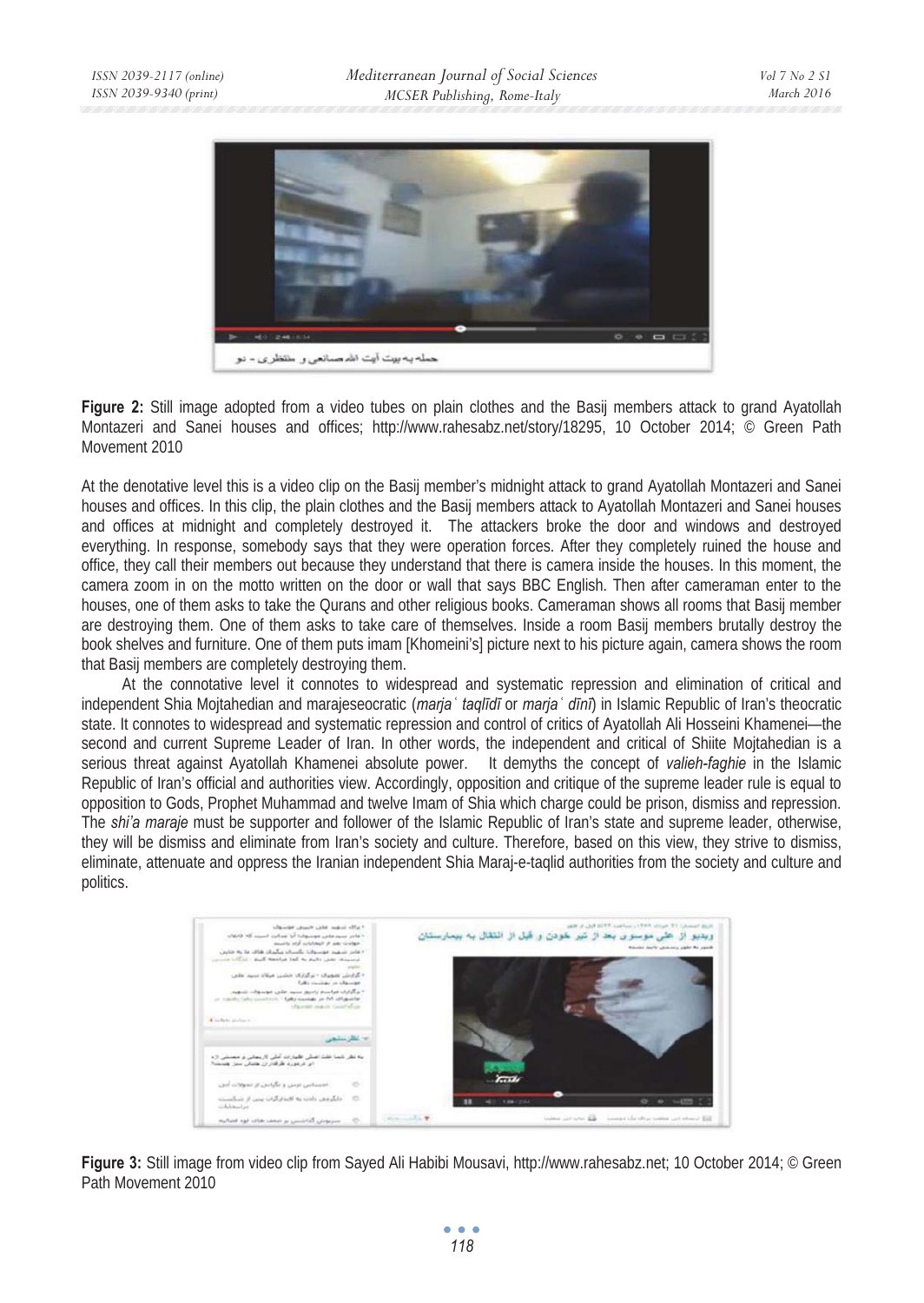This is a video clip from Sayed Ali Habibi Mousavi, the nephew of Mir Hossein Mousavi after he was shot and before his transfer to hospital. At the connotative level it connotes to terror of opponents, political critical and dissent family and relative by the Islamic Republic of Iran's theocratic state security forces for repression of opponents and critics. In this case, Islamic Republic of Iran's intelligence services secretly terrorized Mir Hossein Mousavi's nephew, because of repression Iranian Green Movement leaders.

At the mythical level it demyths the Shiite Islamic code about the Islamic terrorism or murder of opponents of Velayat-e Motlagh-e Faghih, jurist governance. Based on this Islamic sharia code, all people who are against Velayate-e-Faghih, leader of Islamic regime must be executed and the blood can be spilled. Based on this Islamic code, the Islamic Republic of Iran's officials and authorities believe that must not have pity or compassion to Velayate-e-Faghih dissents. Accordingly, they terrorize, kill, massacre, and murder the Islamic Republic of Iran critical intellectuals and opponents to silence them.



**Figure 4:** Abolfazl Ghadyani's published a letter about the reproduction and establishment of the sultanate in the name of Velayat-e-Motlagh-e-Faghih in the Islamic Republic of Iran's theocratic state http://www.rahesabz.net © Green Path Movement 2010

At the denotative level this is Abolfazl Ghadyani's public published letter from the Evine prison about the reproduction and establishment of the sultanate of 'Velayat-e Motlagh-e Faqih in the Islamic Republic of Iran's theocratic state. Abolfazl Ghadyani, a member of Mojahedin Khalgh Organization (MKO), an imprisoned political activists and critic of the Islamic Republic of Iran's supreme leader despotism argues that the Nasser al-Din Shah's sultanate of the Velayat-e Motlagh-e Faghih has been reproduced and established. In this letter, he argue that after thirty four years from Islamic revolution the ominous shadow of the religious despotism have taken over onto the innocent people of the nation, and the revolution did not achieved its purpose and failed. Abolfazl Ghadyani in his letter wrote that "our revolution is unsuccessful and we defeated because of what we upraised against it, it was absolute sultanate and personal ruling that now that relationships again has reproduced and reestablished within the template of' the Velayat-e Motlagh-e Faghih. Before the Islamic revolution, it has been tolled that Shah [Mohammad Reza Shah Pahlavi: the king of Iran] is above of laws, and today they introduce Velayate-e-Faghih above and dominate on constitution. He also shamelessly not only violate the 1979 revolution ideals but also constitutional achievements, and he took the country to Nasser al-Din Shah's era, and with issuance of what he calls rule decree, *hokm-e-hokomati*, personally issued law and in his speech has issued be blind and deaf.

At the connotative level it connotes to reproduction and reestablishment of absolute despotism sultanate of the Velayat-e Motlagh-e Faghih, political Islam and religious despotism. Also it connotes to similarity of the political Islam to the former monarchy system of Iran and replacement of absolute despotism sultanate of the Pahlavi monarchy system with absolute despotism sultanate of the Velayat-e Motlagh-e Faghih, political Islam and religious despotism and nothing has been changed for local people.

At the demythical level it demyth about the Islamic sultanaism, dictatorship and despotism of the concept of the Velayat-e Motlagh-e Faghih, absolute rule of the supreme jurisprudent in the political Islam. It demyth the Velayat-e Motlagh-e Faghih and political Islamic leadership as monarchism and replacement of the political Islam with monarchism and sultanate. Based on opponents of the Velayat-e Motlagh-e Faghih interpretation, valeih-e-faghih, the supreme leader authority directly drive from divine light and god, and he is representation of the god and hidden imam, imam Mahdi Shia twelve imam on earth.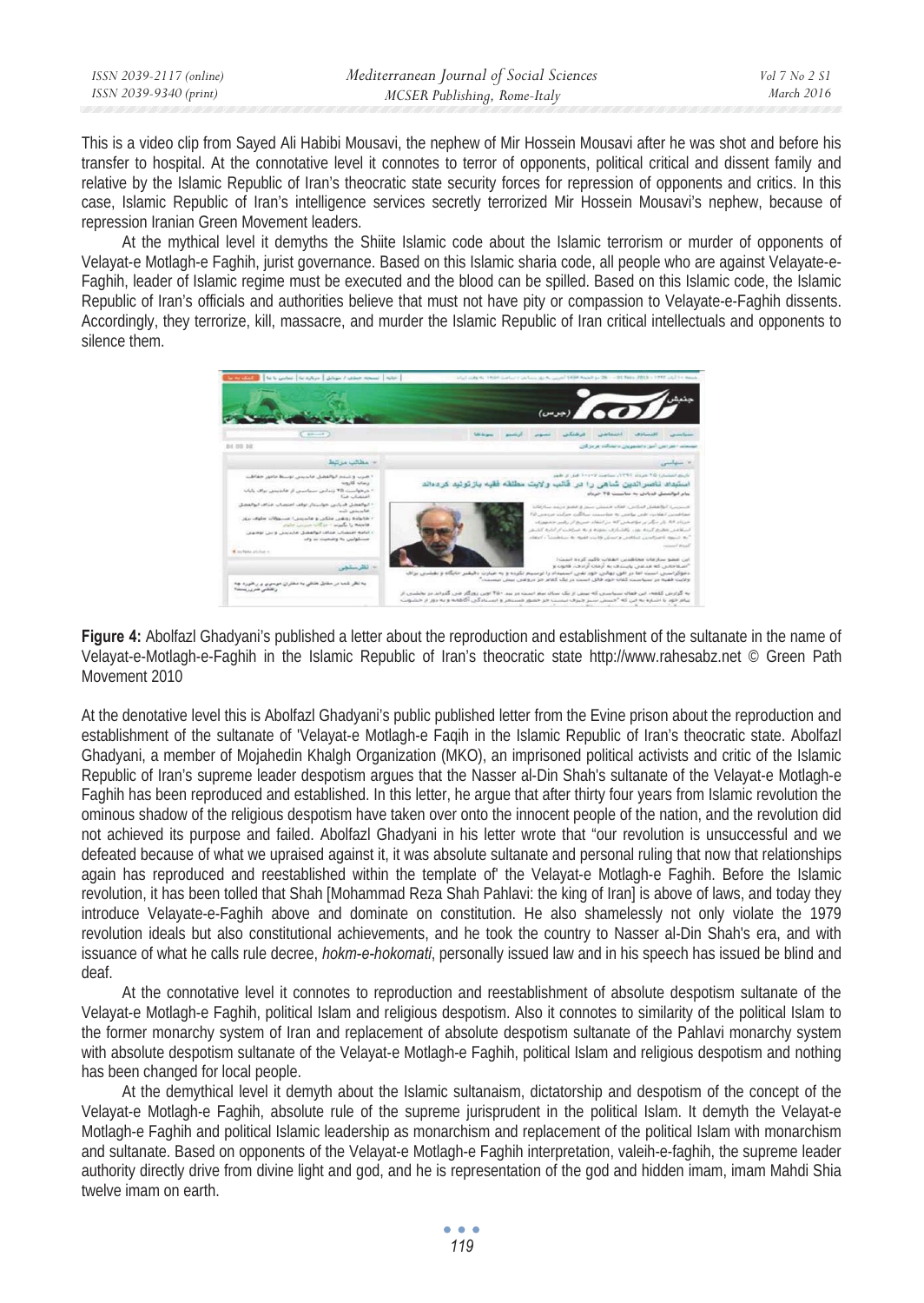

**Figure 5**: The screen shot of video clip from the Iranian Green Movement demonstration on 15 Jun 2009; http://www.rahesabz.net/story/17602/, 10 October 2014; © Green Path Movement 2010

At the denotative level this is a video clip from the Iranian Green Movement demonstration on 15 Jun 2009. Although this video is published in 15 June 2010, it will be semitically analysed since it represents the Iranian Green Movement collective identity. The video clip starts with a scene of the Iranian Green Movement supporters who cheering, clapping and loudlly calling Mir Hossein Mousavi's name. In next scene, the video clip zoom in on the plakard which says "Where is my vote!". The Green Movement's supporters chanting motto of *Hayhat Minna Zillah. Then the camera shows the supporters who carry* Mir Hossein Mousavi*'s black and white picture and* motto "Natarsid natarsid ma hame baham hastim" (Don't be afraid, don't be afraid we are all together and Allah-O-Akbar). The video clip also shows Mehdi Karroubi and people who support for him and finally shows Mousavi's speech on 15 June 2015.

At the connotative level it connotes to huge, massive and widespread protest against the official results of the Islamic Republic of Iran's 10<sup>th</sup> presidential election. The video clip shows people of different social strata that standing for plurality and diversity of the Iranian Green Movement activist. It demyths contradiction of the political Islam and the Velayat-e-Motlagh-e-Faghih with people vote, democracy and demand their right to sovereignty. Based on the Islamic Republic of Iran's official and authoritative view, the legitimacy of political Islam is a divine right, and based on their interpretation from the Velayat-e Motlagh-e Faghih, and he is representative of both the big god, and also Imam Zaman-- Shia Muslims twelfth imam. Therefore, based on their interpretation, people have no right to elect the president, because this is divine right and Imam Zaman's right that is given to the Velayat-e Motlagh-e Faghih and Islamic Republic of Iran's authorities. Then, they can change the people's vote in favour of Imam Zaman's right. The following example shows how the Internet website has logistic function for the Iranian oppositional groups to call people for demonstration on Quds day.



**Figure 6:** The first screenshot of the Green Path Movement website on Mir Hossein Mousavi participation in Quds day demonstration; http://www.rahesabz.net; 1 March 2014; © Green Path Movement 2010

At the denotative level this is of the Green Path Movement news about Mir Hossein Mousavi attendance in demonstration on Quds day in 2009. At the connotative level Quds day is Imam Khomeini's valuable remembrance and heritages. The Quds day is the day of the libertarian world against occupation and the day of celebration of resistance and defense of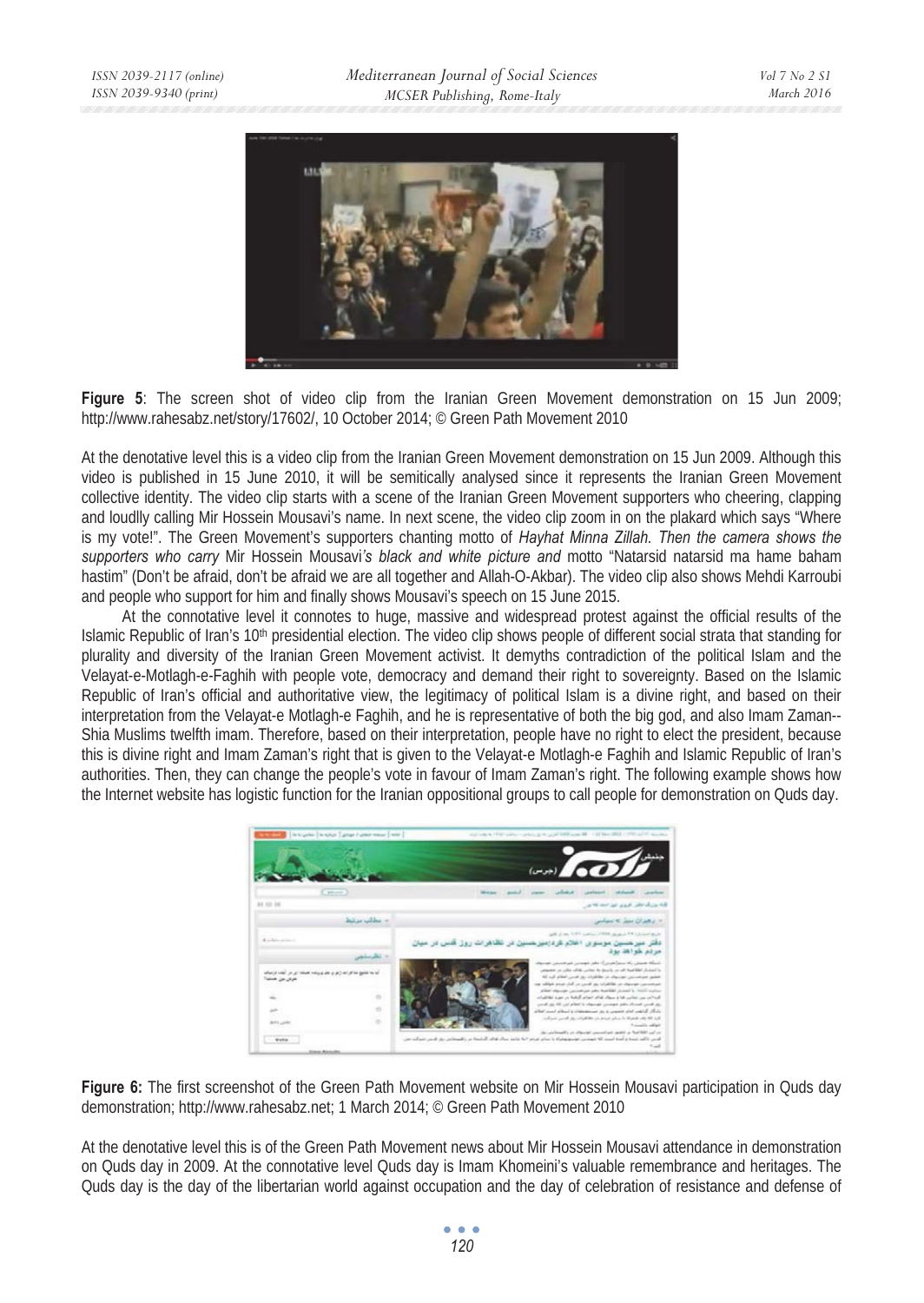| ISSN 2039-2117 (online) | Mediterranean Journal of Social Sciences | Vol 7 No 2 S1 |
|-------------------------|------------------------------------------|---------------|
| ISSN 2039-9340 (print)  | MCSER Publishing, Rome-Italy             | March 2016    |
|                         |                                          |               |

the oppressed. Indeed who does not know that the Palestine oppressed nation and the Quds are symbol of oppression and the Zionist occupier regime is symbol of repression and rape in contemporary world. Also, at the connotative level we associate it to Iranian reformist's opposition with governmental violation, tyranny, occupation, rape, forging and oppression and governmental terrorism and Iranian reformist resistance against the Islamic Republic of Iran's government terrorism, occupation and violence.

At the demyhtical level it demyth the Quds day in the Islamic Republic of the Iran's political culture. Based on this cultural code, Israel has occupied Palestinians lands, and all Muslim demonstrate against this occupation. The Iranian Green Movement's protesters also believe that the Islamic government occupied Iran and they protest against their occupation. Also, it demyth the Islamic Republic of Iran's theocratic state occupation of the Iranian land. The example below shows how the Internet has been used by Iranian oppositional groups for reconstruction and representation of their collective identities against the dominant or mainstream identity.



**Figure 7**: Collective photographs the Iranian Green Movement supporters demonstration on the Quds day in 2009; http://www.rahesabz.net: 2 February 2015; © Green Path Movement 2010

At the denotative level these are photographs of the Iranian Green Movement supporters who demonstrate against the Islamic Republic of ambiguous policy on the Quds day in 2009. The first photography is a long shot from the Iranian Green Movement supporters who demonstrate against the Islamic Republic At the second and third photograph, participants raised up green colour placards on which is written "Russia shame of you", "No Gazzah No Lebanon", "Just Iran plateau" and so on. At the fourth photograph the protestors raised up Mir Hossein Mousavi picture and at the next photograph, the Green Movement participant carries green colour clothes. Finally, the last photography shows protesters who carry green colour clothes, balloons and raised their hand in v shape.

At the connotation level it connotes to the Iranian Green Movement disagreement with the Islamic Republic of Iran's state foreign policy against Palestine, Lebanon and United States. Also it connotes to series contradiction and conflict between Islamic Republic of Iran's opponents and proponents in Iran's society. It also connotes to the Iranian green movements activists struggle and resistance against the Islamic Republic of Iran tyranny and oppression. It stands for collectivity, secularization, democratization, nationalism and peacefulness of the Iranian Green Movement's identity.

At the demyhtical level it demyth the Quds day in the Islamic Republic of the Iran's political culture. Based on this cultural code, Israel has occupied Palestinians lands, and then all Muslim demonstrate against this occupation. The Iranian Green Movement's protesters also believe that Islamic government occupied Iran and they protest against their occupation. The example below shows how the Internet becomes a site for Iranian oppositional groups, Internet activists, and subcultures to develop their solidarity and alliance to overcome the postmodern identity politics.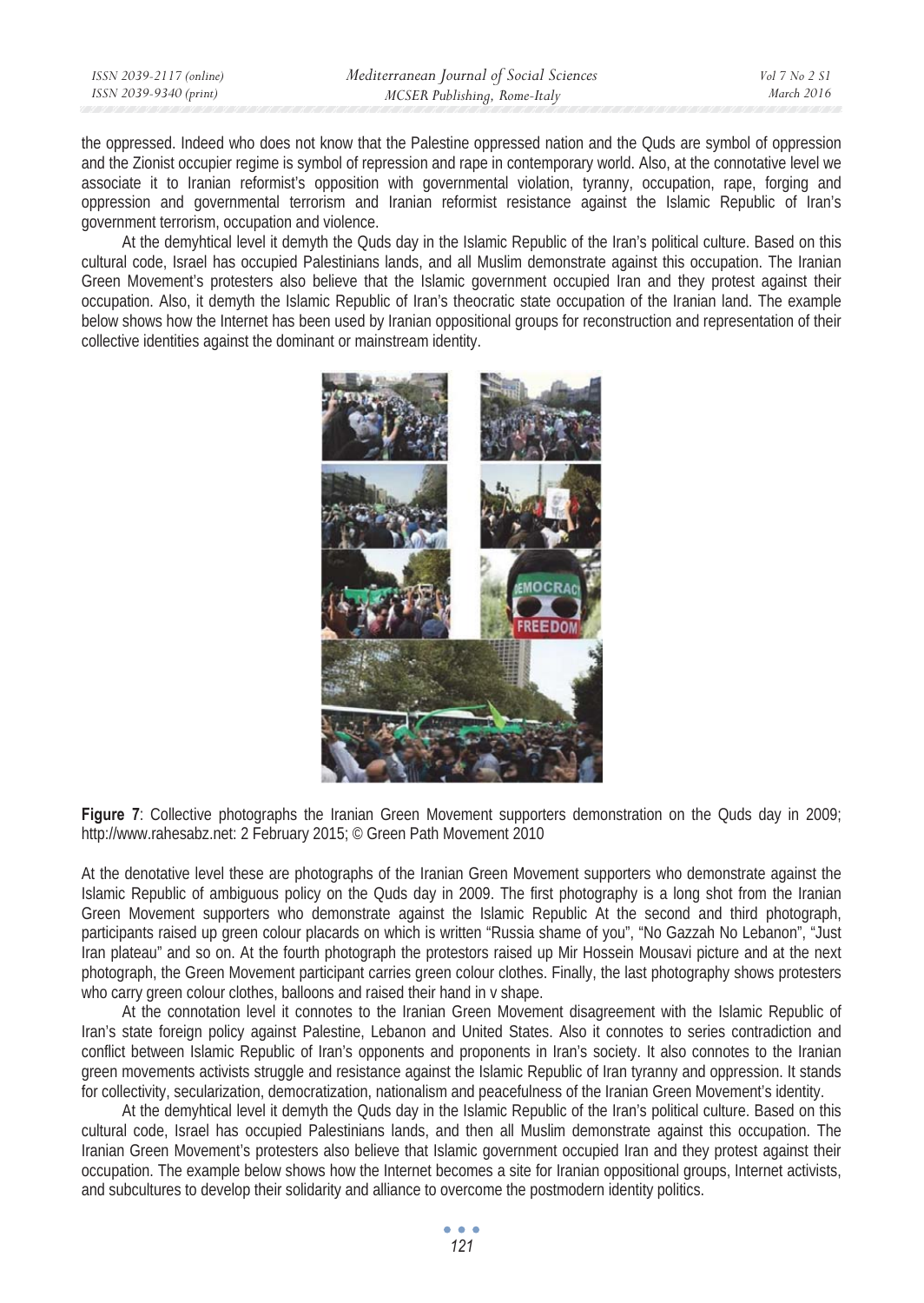

**Figure 8:** The first screenshot of the link page for the Green Path movement website; http://www.rahesabz.net and front page of the first screenshot of the voice of freedom Website Homepage; http://www.nedayeazadi.net © Green Path Movement 2010

At the denotative level this is the first Screenshot of the link page the Green Path Movement website, http://www.rahesabz.net and front page of the first screenshot of the Neday Azadi website, http://www.nedayeazadi.net. The link page of the Green Path Movement website include seven categories as follow; link to news agencies and news websites, foreign news websites, personal websites and weblogs, newspapers (published in Iran), cultural and application websites, radio and television and organizations and institutions.

At the connotative level it connotes to online alliance and solidarity between the Iranian Green Movement liberal democrat activists and the Iranian reformist political writers and analysts. Also it connotes to alliance and solidarity between like-minded groups and like-minded network. In another word, it connotes to the online convergence between like-minded groups and divergence between reformist and oppositional groups. At the mythical level it demyth the expansion of doctrine of reformism, liberalism and democratization between the both of the Iranian Green Movement activists and the groups. The following example shows how the Internet becomes site for the Iranian oppositional groups for direct expression of their political and cultural protest. The following example shows the tactical function of the Internet for direct expression of political struggles.



**Figure 9**: Signing online petition for the Release of Mir Hossein Mousavi, Mehdi Karroubi & Their Spouses; http://www.kaleme.com: without permission, 2 February 2015; © Green Path Movement 2010

At the denotative level this is the public's demand to end the illegal detention of the champions of the Green Movement-- Zahra Rahnavard, Mir Hossein Mousavi, Mehdi Karroubi, and Fatemeh Karroubi. The background of the poster is in gray colour that stands for ambiguity. From the left side, the first photograph is that of Zahra Rahnavard, former chancellor of Alzahra Uuniversity; Mir Hossein Mousavi Khameneh's wife who wears a colourful scarf, chador and glasses. The second picture is that of Mir Hossein Mousavi Khameneh, Prime Minister of Iran (1981–1989) and Minister of Foreign Affairs of Iran (1981–1981) who is wearing a simple hair style, white and gray coloured hair, glasses, beard and moustache and suit. The third picture is that of Mehdi Karroubi, the chairman of parliament from 1989 to 2004, also the chairman of the National Trust Party who is wearing a white-coloured turban, glasses, white beard and mustache. The fourth photograph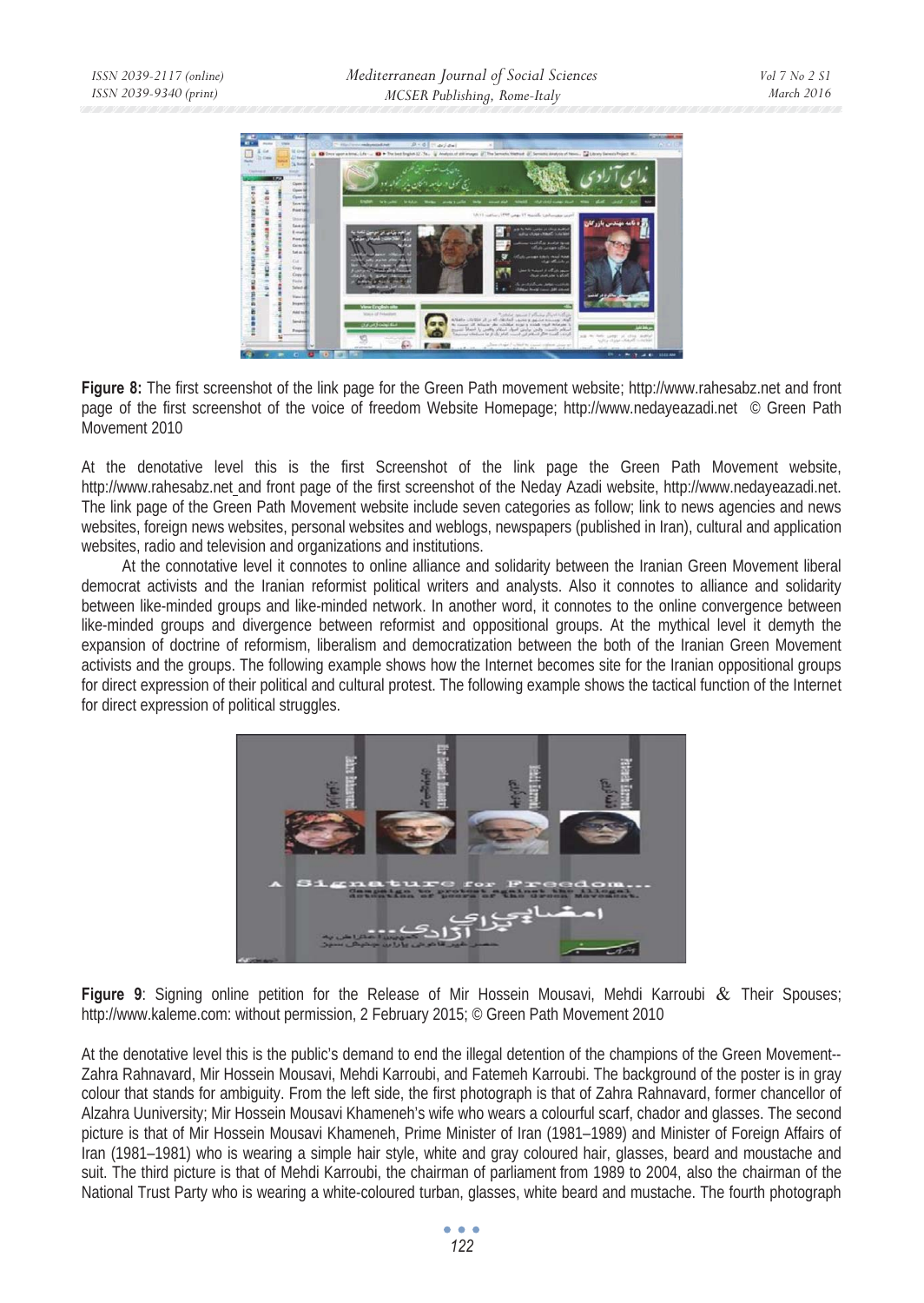is that of Fatemeh Karroubi, the wife of Mehdi Karroubi, who is wearing black chador, and glasses. Below the photographs, written in English language in bold font and white colour is the Signature for Freedom, a campaign to protest against the illegal detention of peers of the Green Movement. Below the sentence in the Persian language is the signature for freedom, a protest campaign against the illegal home arrest of peers of the Green Movement. On the right bottom corner, there is a rectangle covered black and green on which is written the Green Protest in the Persian language.

At the connotation level it connotes to the home arrest of the politically critical leaders and intellectuals by the Islamic Republic of Iran's theocratic system. Also, it connotes the lack of freedom of expression in the Islamic Republic of Iran's theocratic state such that anyone who criticizes the political system is arrested or put under home arrest. At the mythical level it demyths the orthodox Shiite Islamic clergies view about the opponent of Velayate-e-Faghih, jurist governance. Based on this Islamic sharia code, all people who are against Velayate-e-Faghih, leader of the Islamic regime must be silenced, imprisoned, executed and whose blood can be spilled. According to their view, the Islamic Republic of Iran's officials and authorities believe that there must be no pity or compassion for Velayate-e-Faghih dissenters, so accordingly, they are placed under home arrest, arrested, imprisoned, assassinated executed and terrorizes.

### **5. Discussion**

The Iranian Green Movement's activists launched their own website to advance their cultural and political struggles against the repressive and despotic policies of the Islamic Republic of Iran's theocratic state. Figures 2, 3, 5 and 7 demonstrate that the Iranian Green Movement activists have used the Internet for production and dissemination of alternative forms of information, culture and meaning for the representation and reconstruction of a collective identity beyond the limits of the mainstream, state and local media. *As* Figure 6 shows*,* the Internet has been used by the Iranian oppositional movement to organize and mobilize public demonstrations against the Islamic Republic of Iran's oppressive policies. The data of this study show that the Internet as a networked system can be used by the oppositional movement for development of their alliance and solidarity with other organizations, groups and individuals. For example, as Figure 8 shows, there is a link between the Iranian Green Path Movement's website and the Neday Azady website which approve the article argument about network feature of the World Wide Web.

Although the study shows that there is a link between this group and other groups, it is a connection limited to likeminded groups and these groups dismissed Iranian leftists and oppositional groups who also struggle against the repressive policies of the Islamic Republic of Iran's theocratic state. Accordingly, it could be argued that the Internet as contested terrain or as an alternative media, on the one hand, can contribute to solidarity and integration of communities and on the other hand, the Internet can enhance fragmentation and cyberbalkanization of the communities to like-minded groups*.* Figure 9 shows that the Internet as an alternative media has been used by the oppositional movements as both a weapon and a target of direct expression of their political protest and struggles. Of course, it should be mentioned that the website operators do not use the full potential of the Internet technology as weapon and target of direct expression of their political protests. They have never used culture jamming, hachtivism, and email bombing/virtual sit-ins against the Islamic Republic of Iran's oppressive policies. However, the findings of the study show effectiveness of the website of the Iranian Green Movement's in the Qouds day demonstration. Beside, the finding of the study shows that the website has never criticized the Islam religion as a main factor of hegemonic system ideology. Still, we don't know anything about political economy of the website, audience of the website and its effect on audience receptions

The findings of the study support some of the arguments by Kahn and Kellner (2003, 2005, 2007) on the oppositional deployment of the Internet to promote their political interests and agendas. The finding shows that the Iranian Green Movement's activists have been using the Internet and the websites as instruments of their political struggle to mediate and circulate the message about their struggles against election policies of the Islamic Republic of Iran. Instead of widespread and systematic control and repression of the Internet activists, the Iranian Green Movement's activists reconstructed, reshaped, reformed and reused the technologies for their "self-valorization", "self-empowerment", self-representation and mediation and circulation of their struggles against the oppressive policies of the Islamic Republic of Iran*.* It should mentioned that, however, our finding shows that the Internet has been used by the Iranian Green Movement activists for advance of their political struggles, But, it does not mean that they *neglect* the strict role of the Iranian authoritarian state in widespread and systematic censorship, shutting down and blocking the Internet and website contents, slowing the internet speed, detaining Green Movements blogger and writers, and tapping their cell phones.

In contrast to the proponents of new information and communication technologies (Grossman, 2009; Howard et al., 2011; Michaelsen, 2011) who said that the Internet or new media substantially strengthens oppositional movements in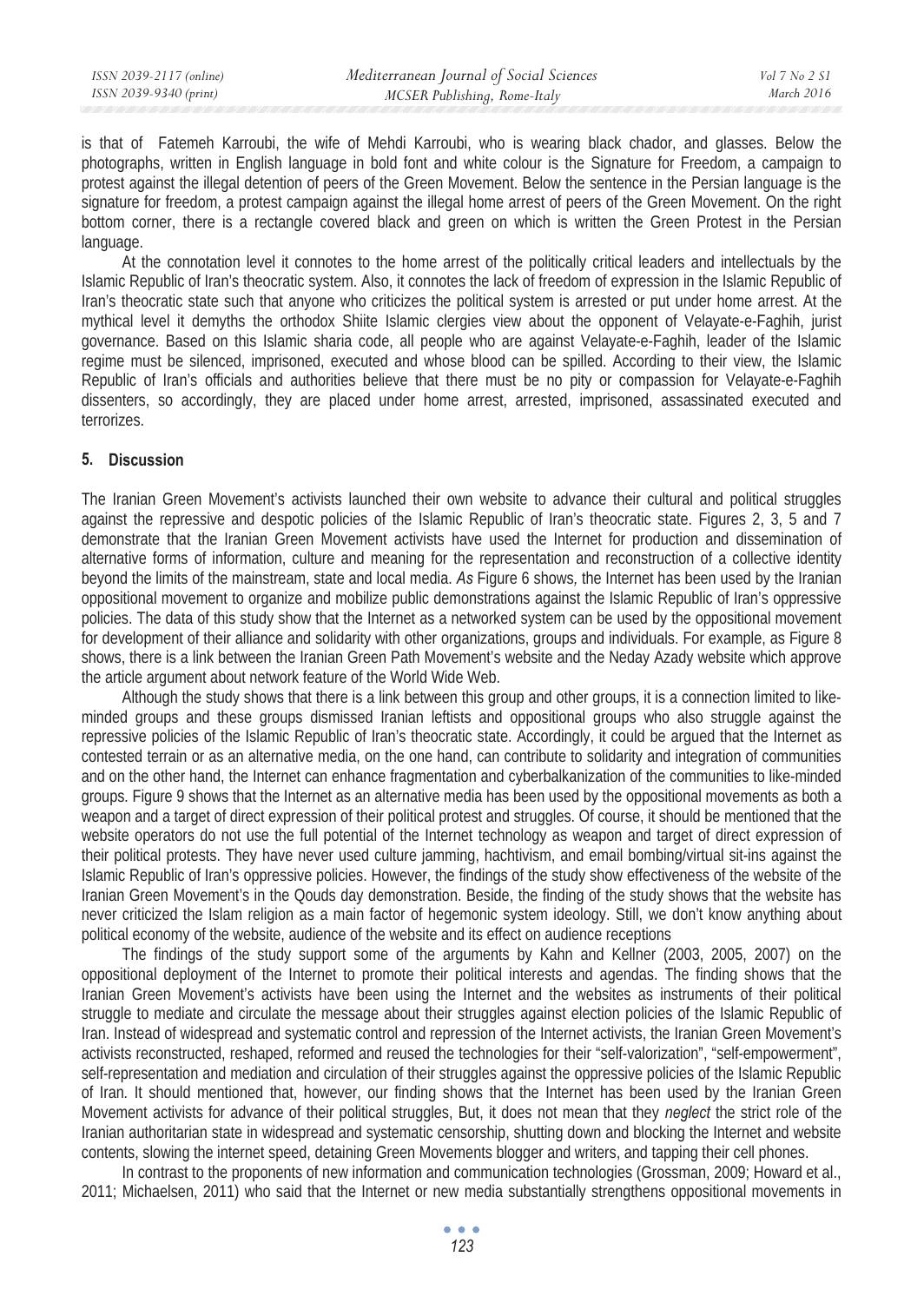Iran, the findings of the study show that the Internet has been comprehensively utilized by the Islamic Republic of Iran's totalitarian system for control and suppression of the Iranian Green Movement. Furthermore, instead of the widespread and systematic control and suppression of the Green Movement's activists, the Internet has also contributed to fragmentation and "cyberbalkanization" communities and groups to "like-minded" groups which may weaken the Iranian Green Movement.

In contrast to the opponents of information and communication technologies (Morozov, 2011; Schiller, 2000; Webster, 1999) a pessimistic outlook which claims the Internet reinforced, strengthened, and reestablished the ruling forces of totalitarian state, the findings shows that instead of widespread and systematic control and censorship of the Internet, the Iranian Green Movement's activists reconstructed, reshaped, reformed and reused the technologies for their "self-valorization", "self-empowerment", "self-representation" and mediated and circulated the message of their struggles against the oppressive policies of the Islamic Republic of Iran's theocratic state.

Different from the postmodern scholar Baudrillard's (Baudrillard, 1983a, 1983b; Baudrillard & Levin, 1981) view, mass media images are meaningless, flatness, depthlessness and superficial, Kellner (2003) argues that media images are meaningful and ideological, and this present paper argues that the alternative media texts, especially unedited, unrevised, and unaffected photographs and video clips are meaningful and ideological. It is similar to Barthes's (1977) perspective that photography represents and reveals the culture and ideology of dominant systems and totalitarian states, the article argues that the alternative media of photography and video clips depict the totalitarian state's hegemonic culture, identity, and ideology.

Similar to Kahn and Kellner's (2004) perspective that argues the World Wide Web's networked feature facilitates link between several diverse sub-cultures and groups which promote politics of alliance and solidarity between diverse groups and sub-cultures, the study data show that the Internet as networked system can be used by the opposition movement for development of their alliance and solidarity with other organizations, groups and individuals. For example, as Figure 8 features there is a link between the Neday Azady website with the Iranian Green path Movement's website which demonstrates that the Internet as networked system can be used by the opposition movement for development of their alliance and solidarity with other organizations, groups and individuals. *Difference* to Kahn and Kellner's (2004) perspective the finding of the study show that there is no external link between the website of *Neday Azady* and Iranian leftists and opposition groups who also struggle against the repressive policies of the Islamic Republic of Iran's theocratic state which can be interpreted as weak connection and connection limited to like-minded groups which may weakened social movement*.* Therefore, it can be argued that the new information and communication technologies as a contested terrain or as an alternative media, on the one hand can contribute to solidarity and integration of communities and on the other hand, the new information and communication technologies can enhance fragmentation and cyberbalkanization of the communities to only like-minded groups and networks.

Similar to Vegh's (2003) argument, the findings of the study illustrate that the Net and the websites, on the one hand, provide the Iranian Green Movement with a cheap and fast means of communication which facilitate people for online and offline organization and mobilization of public demonstrations and protests. The difference with Vegh's (2003) argument of the findings of this study is that the Internet and the World Wide Web, on the other hand, facilitate the disorganization of public demonstration by informing and creating awareness of the Islamic Republic of Iran's security forces from details of demonstration time and venue. Consequently, it can be argued that the Internet as a tool has dual functions for organization and disorganization of public demonstrations, so that both the dominant forces and struggles can use the technologies for promotion of their own political and cultural aims and projects.

Similar to Laer et al. (2010) argument that represented a twofold typology of a new digitalized collective action repertoire for social movements, the finding of the study shows that the Internet, on the one hand, can facilitate and support traditional offline collective action in terms of organization, mobilization, and transnationalization such as street demonstrations, rallies, and strikes and the Internet, on the other hand, creates virtual modes of collective action in terms of alternative website and weblog creation, signing online petitions, cultural jamming, hacking, and email bombings

### **6. Conclusion**

To conclude, the example in this article shows how that the Internet as a "contested terrain" or as "alternative multimedia" has been used by oppositional movement for the promotion of their political interests and agendas. In this conjuncture, the finding of the study support Kahn & Kellner (2004) perspective that argue that the Internet as a "contested terrain" or as an "alternative media" can be used by both ruling and resistance forces for promotion of their political projects and ends. From their (2007) viewpoint much significant political struggles are mediated by Techno-politics in the age of new technologies. They further argue that deploying computer-mediated technology for "techno-politics" opens a new terrains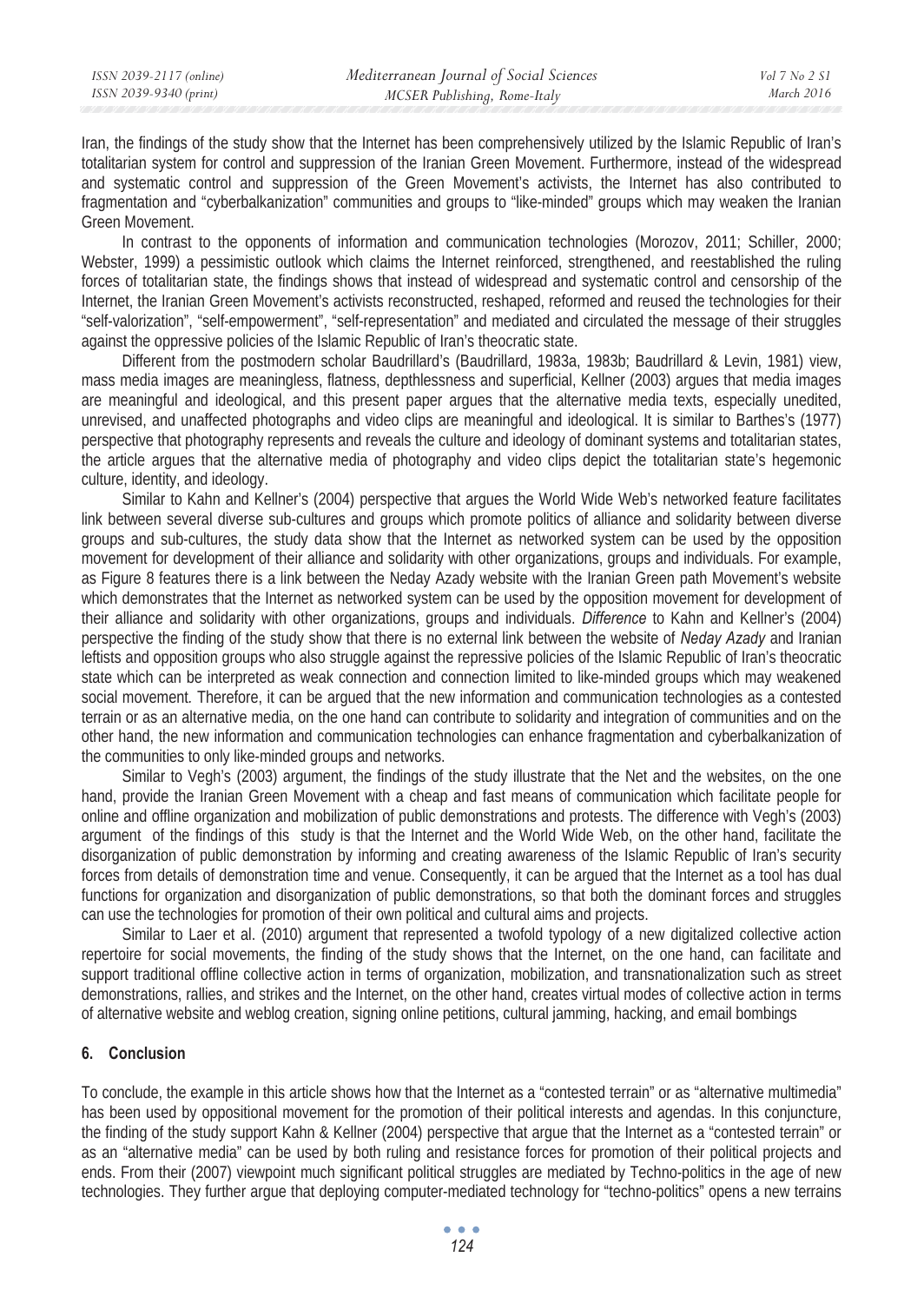| ISSN 2039-2117 (online) | Mediterranean Journal of Social Sciences | Vol 7 No 2 SI |
|-------------------------|------------------------------------------|---------------|
| ISSN 2039-9340 (print)  | MCSER Publishing, Rome-Italy             | March 2016    |

of political struggles for oppressed and excluded groups those who dismissed from mainstream media and thus increases potential for resistance and struggles by oppositional groups.

This paper focused on how information and communication technologies--the Internet and the World Wide Web can be used by the Iranian Green Movement's activists to promote their political and cultural struggles. This article studied contemporary oppositional movements, particularly Internet use by the Iranian oppositional movements online and offline for purposes of alternative forms of cultures and information production, representation and reconstruction of collective identity, the organization and mobilization of public demonstration, the networking and development of alliance and solidarity between oppositional movement's activists, and the direct expression of political protests to facilitate the movement's struggles against the Islamic Republic of Iran's oppressive policies.

Therefore, it could be argued that the Internet technologies as a "contested terrain" or as an alternative multimedia have dual functions for the oppositional groups for promotion of their political struggles. The Internet, on the one hand, helps to diffuse the ideological message of the Iranian oppositional movements, the Internet, on the other hand, highlighted the ideological contradiction between the Iranian oppositional movements. The net and the websites, on the one hand, provides the Iranian Green Movements with a cheap and fast means of communication which simplifies organization and mobilization of public demonstration and protests, and, the internet and the World Wide Web, on the other hand, make facilitated the disorganization of public demonstration by the Islamic Republic of Iran's security forces. The Internet on the one hand can contribute to alliance and solidarity between communities and groups and on the other hand, can enhance fragmentation and cyberbalkanization of the communities and groups to the like-minded groups.

In summary, the paper concludes that the Internet as a "contested terrain" or as an alternative multimedia has been used by the Iranian Green Movement's activists for the promotion of their political and cultural struggles against the Islamic Republic of Iran's state' oppressive policies. By oppositional deployment of the Internet technologies, the Iranian Green Movement's activists mediate their political struggles against repressive and oppressive policies of the Islamic Republic of Iran's theocratic state. Deploying the Internet technology for techno-politics, however, opens new terrains of political struggle for voices and groups excluded from the mainstream media and thus increase potential for resistance and intervention by oppositional groups. Therefore, the Iranian internet activists who are interested in political and cultural struggle for democratization and progressive transformation of societies need to acquire new forms of technological literacy to intervene in the new public spheres of the media and information society.

### **Refrences**

- Aday, S., Farrell, H., Lynch, M., Sides, J., Kelly, J., & Zuckerman, E. (2010). *Blogs and bullets: New media in contentious politics*. New York: Institute of Peace
- Atton, C. (2001). *Alternative media*. London, Thousand Oaks and New Delhi: Sage.
- Ayres, J. M. (1999). From the streets to the Internet: The cyber-diffusion of contention. *The Annals of the American Academy of Political and Social Science, 566*(1), 132-143.
- Baringhorst, S. (2008). Political protest on the net. *German Policy Studies, 4*(4), 63-93.
- Barthes, R. (1968). *Elements of semiology*. New York: Hill and Wang.
- Barthes, R. (1972). *Mythologies* (A. Lavers, Trans.). New York: The Noonday Press.
- Barthes, R. (1977). *Image-Music-Text.* (S. Heath, Trans.). London: Fontana Press.
- Baudrillard, J. (1983b). *In the shadow ofthe silent majorities... or the End of the social and other essays*. Trans. Paul Foss, Paul Patton and John Johnston. New York: Semiotext (e).
- Baudrillard, J., & Levin, C. (1981). *For a critique of the political economy of the sign*. New York: Telos Press Publishing.
- Bennett, W. L., & Segerberg, A. (2011). Digital media and the personalization of collective action: Social technology and the organization of protests against the global economic crisis. *Information, Communication & Society, 14*(6), 770-799.
- Best, S., & Kellner, D. (1998). Postmodern politics and the battle for the future. *New Political Science, 20*(3), 283-299.
- Castells, M. (2001). *The Internet galaxy: Reflections on the Internet, business, and society*. New York: Oxford University Press, Inc.
- Chandler, D. (2000). *Semiotics for beginners*: Daniel Chandler.

Della Porta, D., & Mosca, L. (2005). Global-net for global movements? A network of networks for a movement of movements. *Journal of Public Policy, 25*(1), 165-190.

- DiMaggio, P., Hargittai, E., Neuman, W. R., & Robinson, J. P. (2001). Social implications of the Internet. *Annual Review of Sociology, 27*, 307-336.
- Downey, J., & Fenton, N. (2003). New media, counter publicity and the public sphere. *New Media & Society, 5*(2), 185-202.
- Downing, J. (2008). Social movement theories and alternative media: An evaluation and critique. *Communication, Culture & Critique, 1*(1), 40-50.
- Grossman, L. (2009). Iran protests: Twitter, the medium of the movement. *Time Magazine, 17*.
- Hick, S., & McNutt, J. (2002). Communities and advocacy on the internet: A conceptual framework. *Advocacy, activism and the internet: Community organization and social policy*, 3-18.